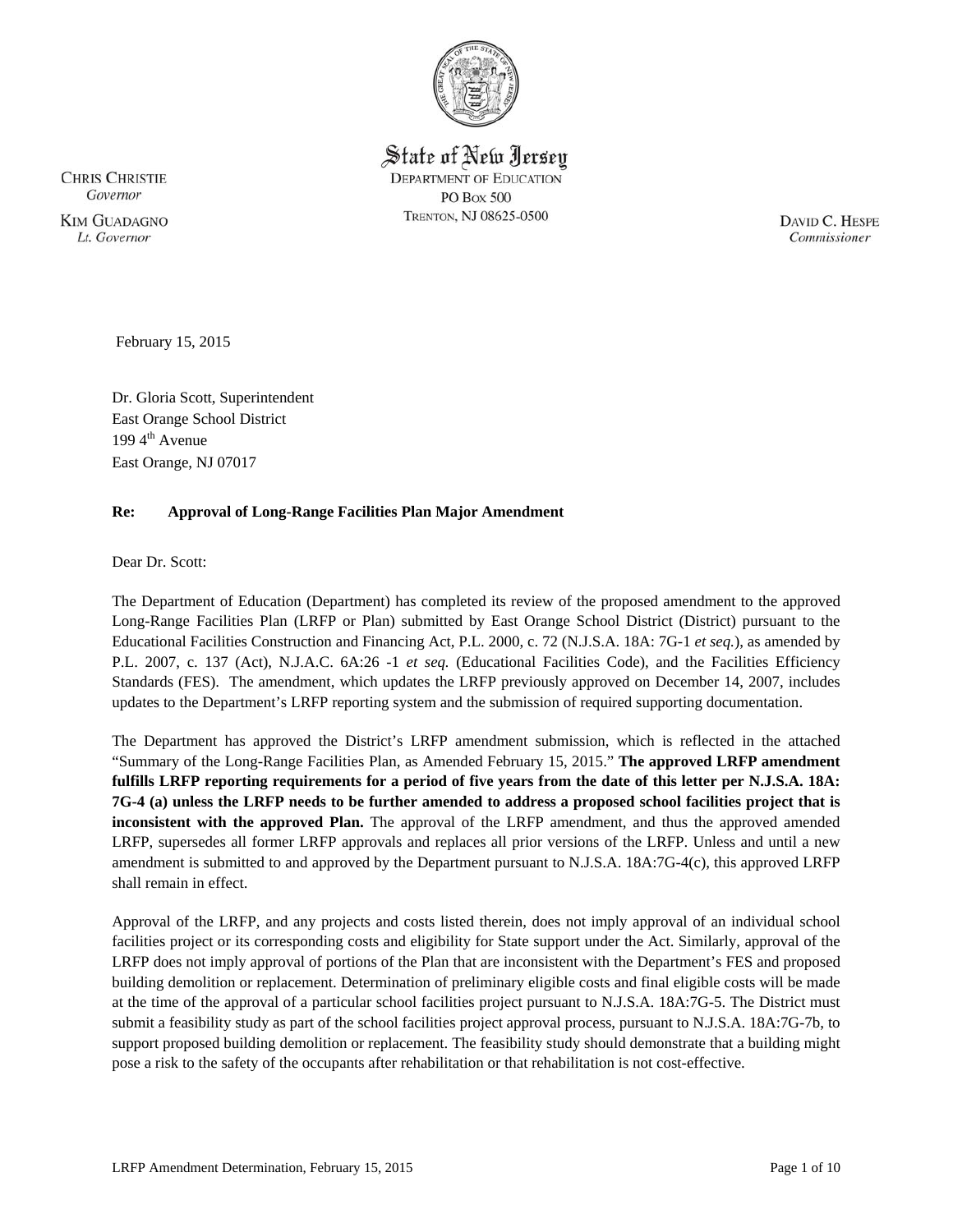We trust that this document will adequately explain the Final Determination and allow the District to move forward with the implementation of projects within its LRFP. Should you have questions pertaining to the LRFP, contact me at (609) 943-5681or susan.kutner@doe.state.nj.us. Contact Anthony Brun from the Office of School Facilities and Finance at (609) 984-7818 or anthony.brun@doe.state.nj.us with any questions pertaining to project status or advancement.

Sincerely,

Susan Kirk

Susan Kutner Acting Deputy Executive Director, Office of School Facilities and Finance

#### Enclosure

c: Bernie Piaia, Department of Education, Office of School Facilities and Finance Anthony Brun, Department of Education, Office of School Facilities and Finance Paul Hamilton, Schools Development Authority Victor Demmings, East Orange School District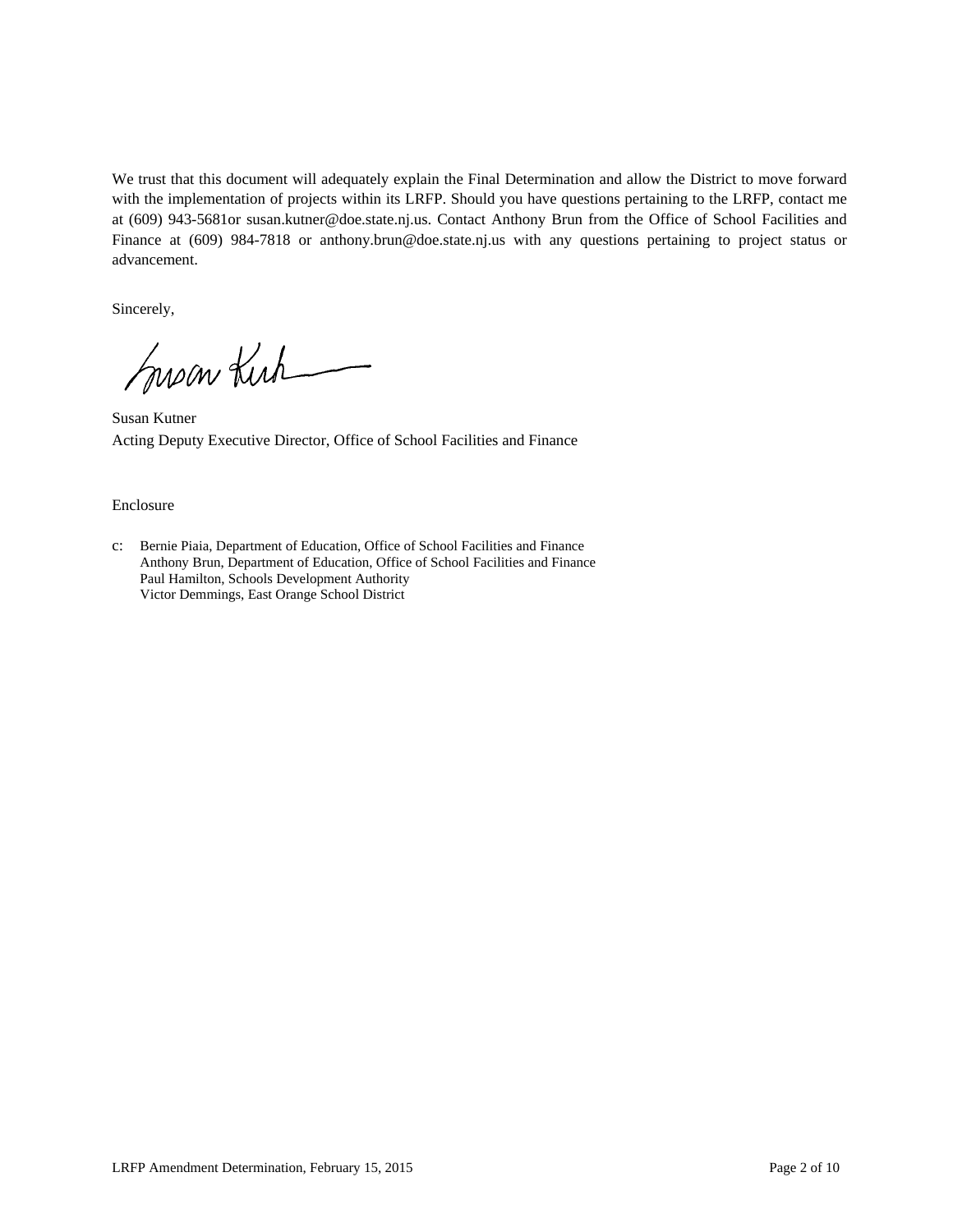## East Orange School District

# **Summary of the Long-Range Facilities Plan, as Amended February 15, 2015**

The Department of Education (Department) has completed its review of the Long-Range Facilities Plan (LRFP or Plan) amendment submitted by the East Orange School District (District) pursuant to the Educational Facilities Construction and Financing Act, P.L. 2000, c. 72 (N.J.S.A. 18A: 7G-1 *et seq.*), as amended by P.L. 2007, c. 137 (Act), N.J.A.C. 6A:26-1 et seq. (Educational Facilities Code), and the Facilities Efficiency Standards (FES).

This is the Department's summary of the District's LRFP, as amended February 15, 2015. The summary is based on the standards set forth in the Act, the Educational Facilities Code, the FES, data in the Department's LRFP reporting system, and District-supplied supporting documentation. The referenced reports in *italic* text are standard LRFP reports generated from the LRFP system.

## **1. Inventory Overview**

The District provides services for students in grades PK-12 and is classified as an SDA District for funding purposes. Existing and proposed schools, sites, buildings, playgrounds, playfields, and parking lots were identified in the LRFP. The total number of existing and proposed district-owned or leased schools, sites, and buildings are listed in Table 1. A detailed description of each asset can be found in the LRFP website report titled *"Site Asset Inventory Report."* Section 5 of this Summary lists work proposed for each school building.

|                                                                   | <b>Existing</b> | <b>Proposed</b> |
|-------------------------------------------------------------------|-----------------|-----------------|
| Sites:                                                            |                 |                 |
| <b>Total Number of Sites</b>                                      | 21              | 20              |
| Number of Sites with no Buildings                                 | $\theta$        | $\Omega$        |
| Number of Sites with no (Active) Instructional Buildings          | 4               | 2               |
| Schools (2013) and Instructional Buildings:                       |                 |                 |
| Total Number of Schools (assigned DOE school code)                | 20              | 22              |
| Total Number of Instructional Buildings (in operation)            | 21              | 22              |
| Total Number of Administrative and Utility Buildings (standalone) |                 |                 |

#### **Table 1: Inventory Summary**

**As directed by the Department, incomplete school facilities projects that are under construction are represented as "existing" in the LRFP.** Applicable District projects that include new construction and/or the reconfiguration of existing program space are as follows: n/a.

Major conclusions are as follows:

- The District is proposing to decrease the existing number of District-owned or leased sites.
- The District is proposing to increase the existing number of District-operated schools.
- The District is proposing to increase the existing number of District-owned or leased instructional buildings. The District is proposing to maintain the existing number of District-owned or leased noninstructional buildings.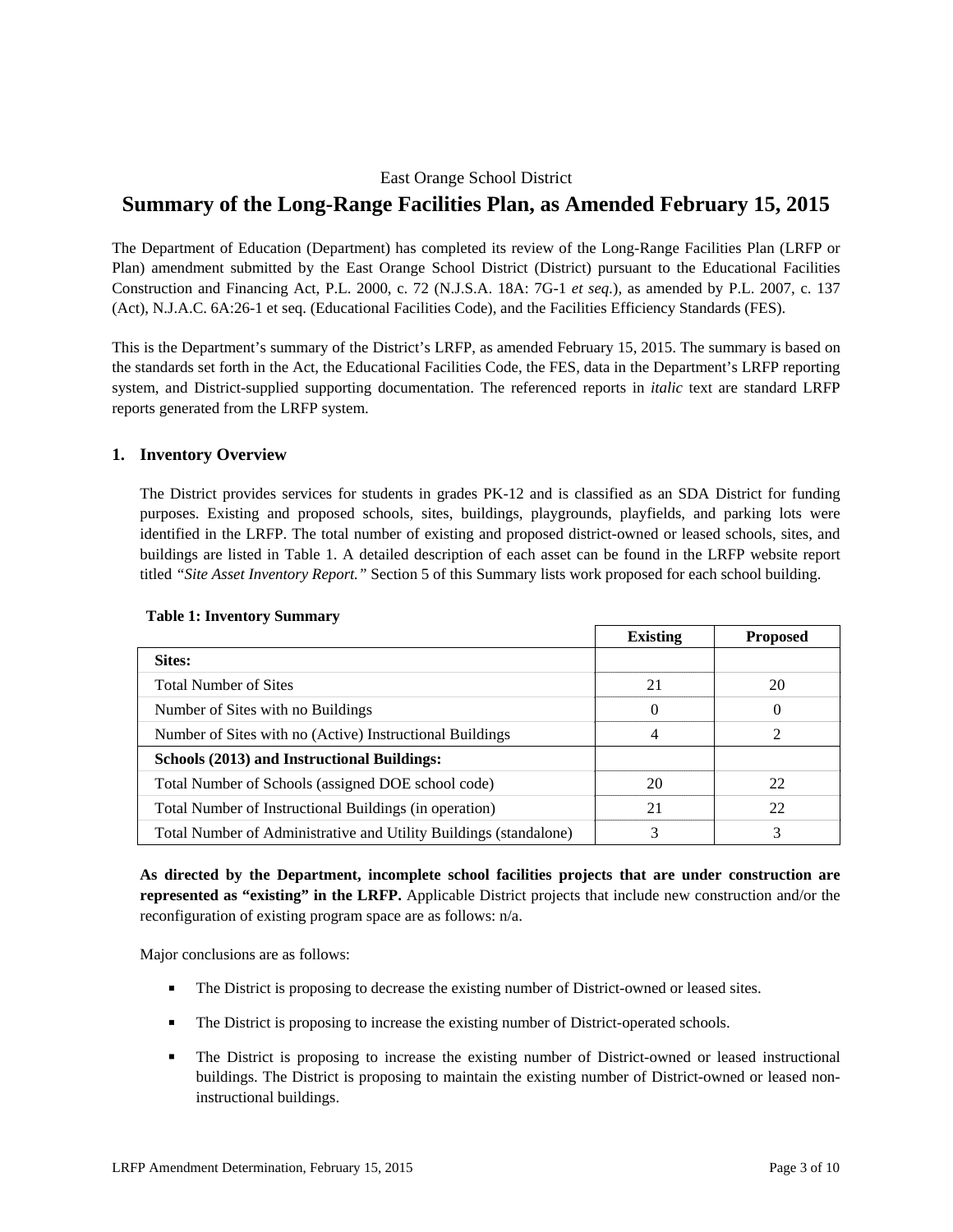**FINDINGS** The Department has determined that the proposed inventory is adequate for approval of the District's LRFP amendment. However, the LRFP determination does not imply approval of an individual school facilities project listed within the LRFP. The District must submit individual project applications for project approval. If building demolition or replacement is proposed, the District must submit a feasibility study, pursuant to N.J.S.A. 18A:7G-7b, as part of the application for the specific school facilities project.

# **2. K-12 Enrollments**

The number of students, or "proposed enrollments," for five-year planning purposes was determined by the District on a district-wide and school level basis. Proposed district enrollments are based on a cohort-survival enrollment projection incorporating historic enrollments from 2009-14.

Existing and proposed enrollments are listed in Table 2. Detailed projection information can be found in the supporting document titled "*East Orange 2015 Amendment Projection."*

#### **Table 2: K-12 Enrollment Comparison**

|                                                   | 2013-14<br><b>Enrollments</b> | <b>District Proposed</b><br><b>Enrollments</b> |
|---------------------------------------------------|-------------------------------|------------------------------------------------|
| Grades PK, including SE (excl. private providers) | 573                           | 856                                            |
| Grades K-5, including SE                          | 4.547                         | 4.669                                          |
| Grades 6-8, including SE                          | 1.995                         | 1.998                                          |
| Grades 9-12, including SE                         | 2.418                         | 2.397                                          |
| <b>District PK-12 Totals</b>                      | 9,533                         | 9,920                                          |

*"SE" = Special Education* 

**FINDINGS** The Department has determined that the District's proposed enrollments are supportable for approval of the District's LRFP amendment. The Department will require a current enrollment projection at the time an application for a school facilities project is submitted incorporating the District's most recent enrollments in order to verify that the LRFP's planned capacity continues to be appropriate.

## **3. FES and District Practices Capacity**

The proposed room inventories for each school were analyzed to determine whether the LRFP provides adequate capacity for the proposed enrollments. Two capacity calculation methods, called *"FES Capacity"* and *"District Practices Capacity,"* were used to assess existing and proposed school capacity in accordance with the FES and District program delivery practices. A third capacity calculation, called *"Functional Capacity,"* determines Unhoused Students and potential State support for school facilities projects. Functional Capacity is analyzed in Section 4 of this Summary.

 *FES Capacity* only assigns capacity to pre-kindergarten *(if district-owned or operated),* kindergarten, general, and self-contained special education classrooms. No other room types are considered to be capacity-generating**.** Class size is based on the FES and is prorated for classrooms that are sized smaller than FES classrooms. FES Capacity is most accurate for elementary schools, or schools with non-departmentalized programs, in which instruction is "homeroom" based. This capacity calculation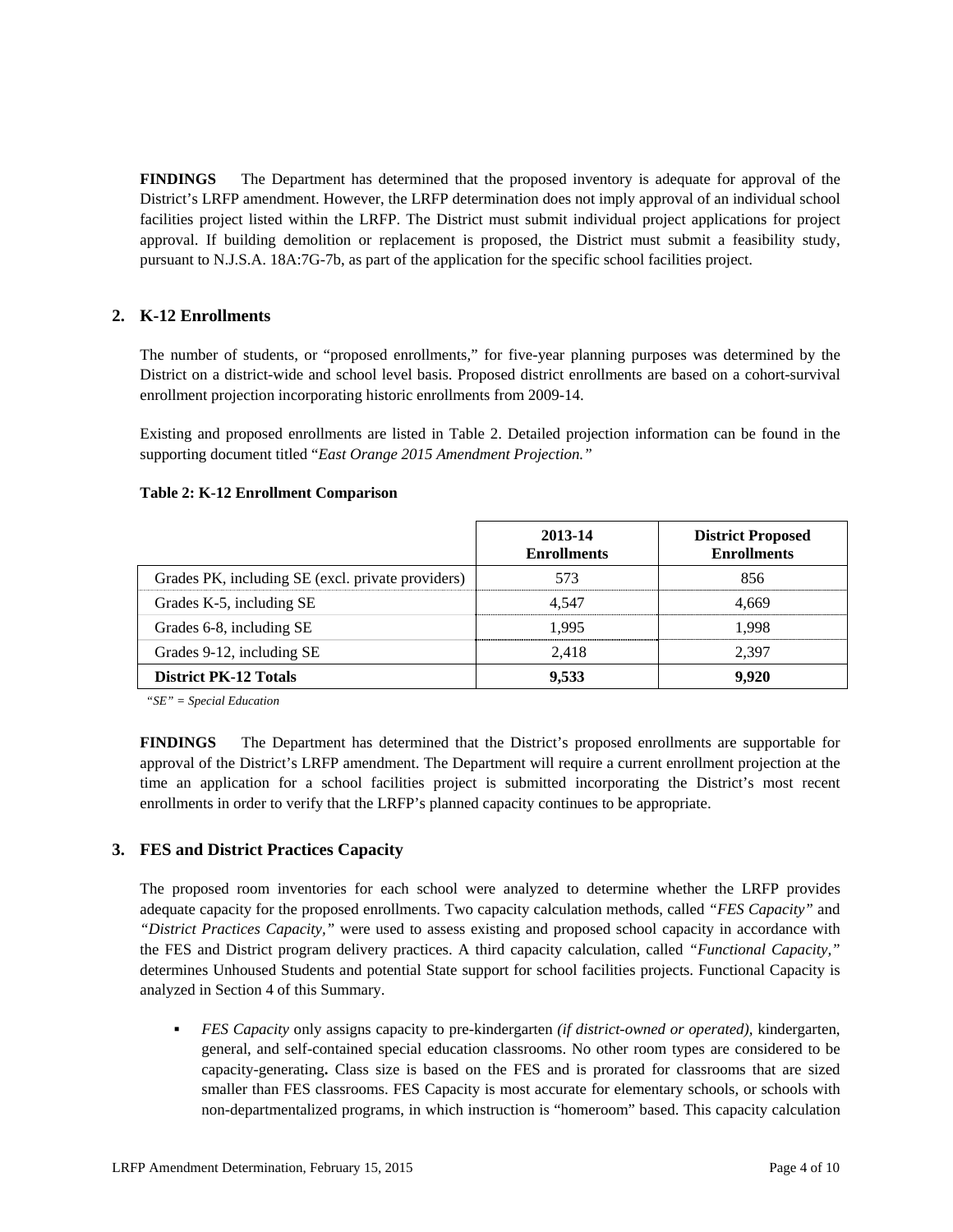may also be accurate for middle schools depending upon the program structure. However, this method usually significantly understates available high school capacity since specialized spaces that are typically provided in lieu of general classrooms are not included in the capacity calculations.

 *District Practices Capacity* allows the District to include specialized room types in the capacity calculations and adjust class size to reflect actual practices. This calculation is used to review capacity and enrollment coordination in middle and high schools.

A capacity utilization factor in accordance with the FES is included in both capacity calculations. A 90% capacity utilization rate is applied to classrooms serving grades K-8. An 85% capacity utilization rate is applied to classrooms serving grades 9-12. No capacity utilization factor is applied to preschool classrooms.

Table 3 provides a summary of proposed enrollments and District-wide capacities. Detailed information can be found in the LRFP website report titled "*FES and District Practices Capacity."*

|                        | <b>Proposed</b><br><b>Enrollment</b> | <b>Proposed</b><br><b>FES Capacity</b> | Deviation* | <b>Proposed</b><br><b>District</b><br><b>Practices</b><br>Capacity | Deviation* |
|------------------------|--------------------------------------|----------------------------------------|------------|--------------------------------------------------------------------|------------|
| Preschool (PK)         | 856                                  | 1,020.00                               | 164.00     | 876.32                                                             | 20.32      |
| Elementary $(K-5)$     | 4,669                                | 4.455.65                               | $-213.35$  | 4.778.65                                                           | 109.65     |
| Middle $(6-8)$         | 1,998                                | 2,324.62                               | 326.62     | 2,358.35                                                           | 360.35     |
| High $(9-12)$          | 2.397                                | 1,932.10                               | -464.90    | 2,572.12                                                           | 175.12     |
| <b>District Totals</b> | 9,920                                | 9,732.38                               | -187.62    | 10,585.43                                                          | 665.43     |

#### **Table 3 Proposed Enrollments and Capacity Summary**

*\* Positive numbers signify surplus capacity; negative numbers signify inadequate capacity. Negative values for District Practices capacity are acceptable if proposed enrollments do not exceed 100% capacity utilization.* 

Major conclusions are as follows:

- The District has adequately coordinated proposed school capacities and enrollments in the LRFP for grade groups with proposed new construction.
- Adequate justification has been provided by the District if capacity for a school with proposed work in the LRFP deviates from the proposed enrollments by more than 5% and if new construction is proposed for the grade group(s) served.

**FINDINGS** The Department has determined that proposed District capacity, in accordance with the proposed enrollments, is adequate for approval of the District's LRFP amendment. The Department will require a current enrollment projection at the time an application for a school facilities project is submitted, incorporating the District's most recent enrollments, in order to verify that the LRFP's planned capacity meets the District's updated enrollments.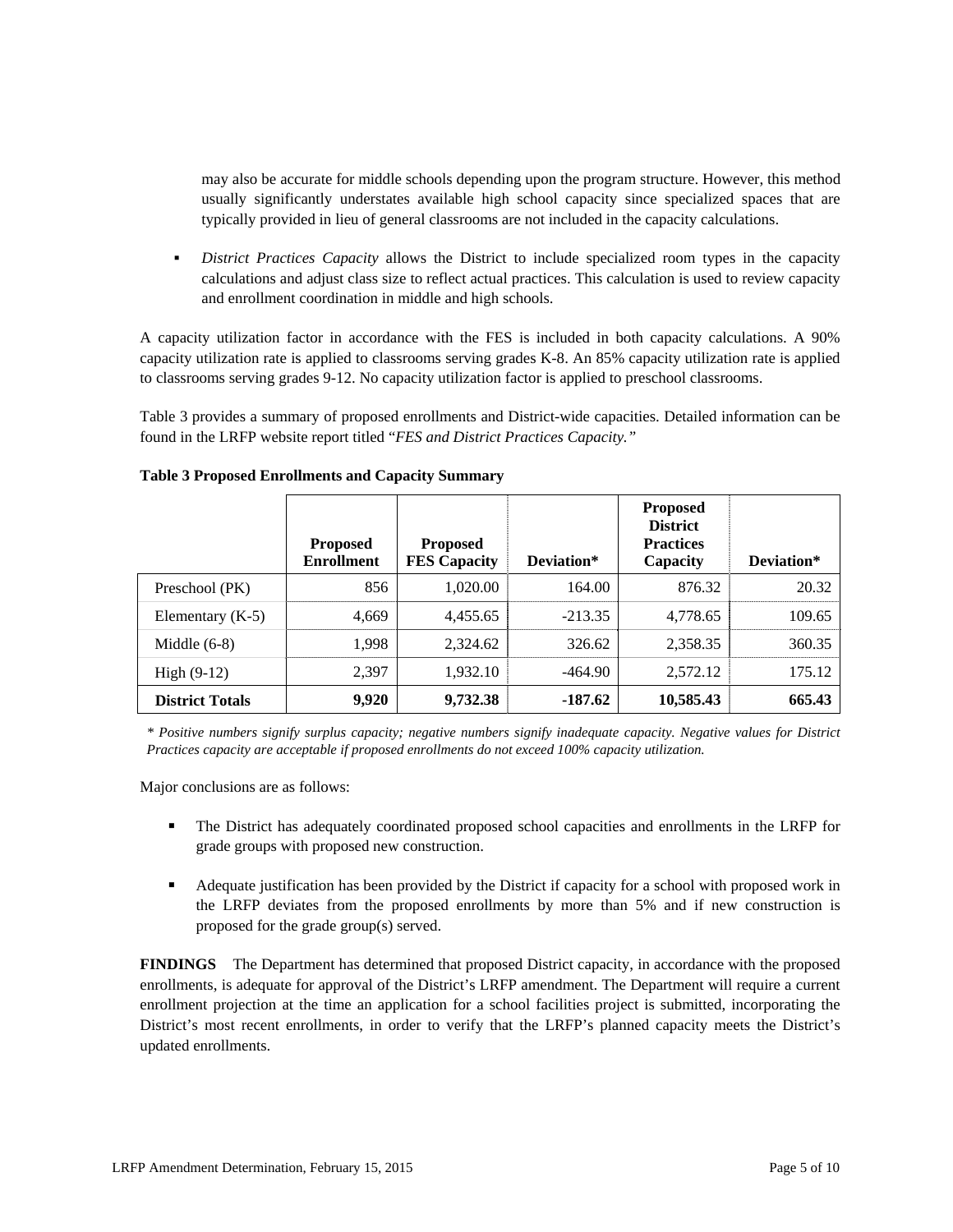## **4. Functional Capacity and Unhoused Students Prior to Proposed Work**

*Functional Capacity* was calculated and compared to proposed enrollments to provide a preliminary estimate of Unhoused Students and new construction funding eligibility. Functional Capacity is the adjusted gross square feet of a school building *(total gross square feet minus excluded space)* divided by the minimum area allowance per Full-time Equivalent student for the grade level contained therein. Unhoused Students is the number of students projected to be enrolled in the District that exceeds the Functional Capacity of the District's schools pursuant to N.J.A.C. 6A:26-2.2(c).

*"Excluded Square Feet"* in the LRFP Functional Capacity calculation includes (1) square footage exceeding the FES for any pre-kindergarten, kindergarten, general education, or self-contained special education classroom; (2) grossing factor square footage *(corridors, stairs, mechanical rooms, etc.)* that exceeds the FES allowance, and (3) square feet proposed to be demolished or discontinued from use. Excluded square feet may be revised during the review process for individual school facilities projects.

Table 4 provides a preliminary assessment of Functional Capacity, Unhoused Students, and Estimated Maximum Approved Area for the various grade groups in accordance with the FES. Detailed information concerning the calculation and preliminary excluded square feet can be found in the LRFP website reports titled *"Functional Capacity and Unhoused Students*" and *"Functional Capacity Excluded Square Feet."*

|                        |            | B          |                 |                |                          |
|------------------------|------------|------------|-----------------|----------------|--------------------------|
|                        |            | Estimated  |                 | D              | $E = C x D$              |
|                        | A          | Existing   | $C = A-B$       | Area           | <b>Estimated Maximum</b> |
|                        | Proposed   | Functional | Unhoused        | Allowance      | Approved Area for        |
|                        | Enrollment | Capacity   | <b>Students</b> | (gsf/students) | <b>Unhoused Students</b> |
| Preschool (PK)         | 856        | 635.62     | 220.38          | 125.00         | 27,547.99                |
| Elementary $(K-5)$     | 4,669      | 3,483.22   | 1,185.78        | 125.00         | 148,222.60               |
| Middle $(6-8)$         | 1,998      | 2,296.64   | 0.00            | 134.00         | 0.00                     |
| High $(9-12)$          | 2,397      | 2,166.42   | 230.58          | 151.00         | 34,817.90                |
| <b>District Totals</b> | 9.920      | 8,581.89   |                 |                |                          |

**Table 4: Functional Capacity and Unhoused Students Prior to Proposed Work** 

Major conclusions are as follows:

- The calculations for "Estimated Existing Functional Capacity" do not include incomplete school facilities projects that are under construction and/or funded by the New Jersey School Development Authority.
- The District, based on the preliminary LRFP assessment, has Unhoused Students for the following FES grade groups: PK, K-5, 9-12.
- The District, based on the preliminary LRFP assessment, does not have Unhoused Students for the following grade groups: 6-8.
- The District is proposing to demolish or discontinue the use of existing district-owned instructional space that is currently in use. The Functional Capacity calculation excludes square feet proposed to be demolished or discontinued for the following FES grade groups: K-5.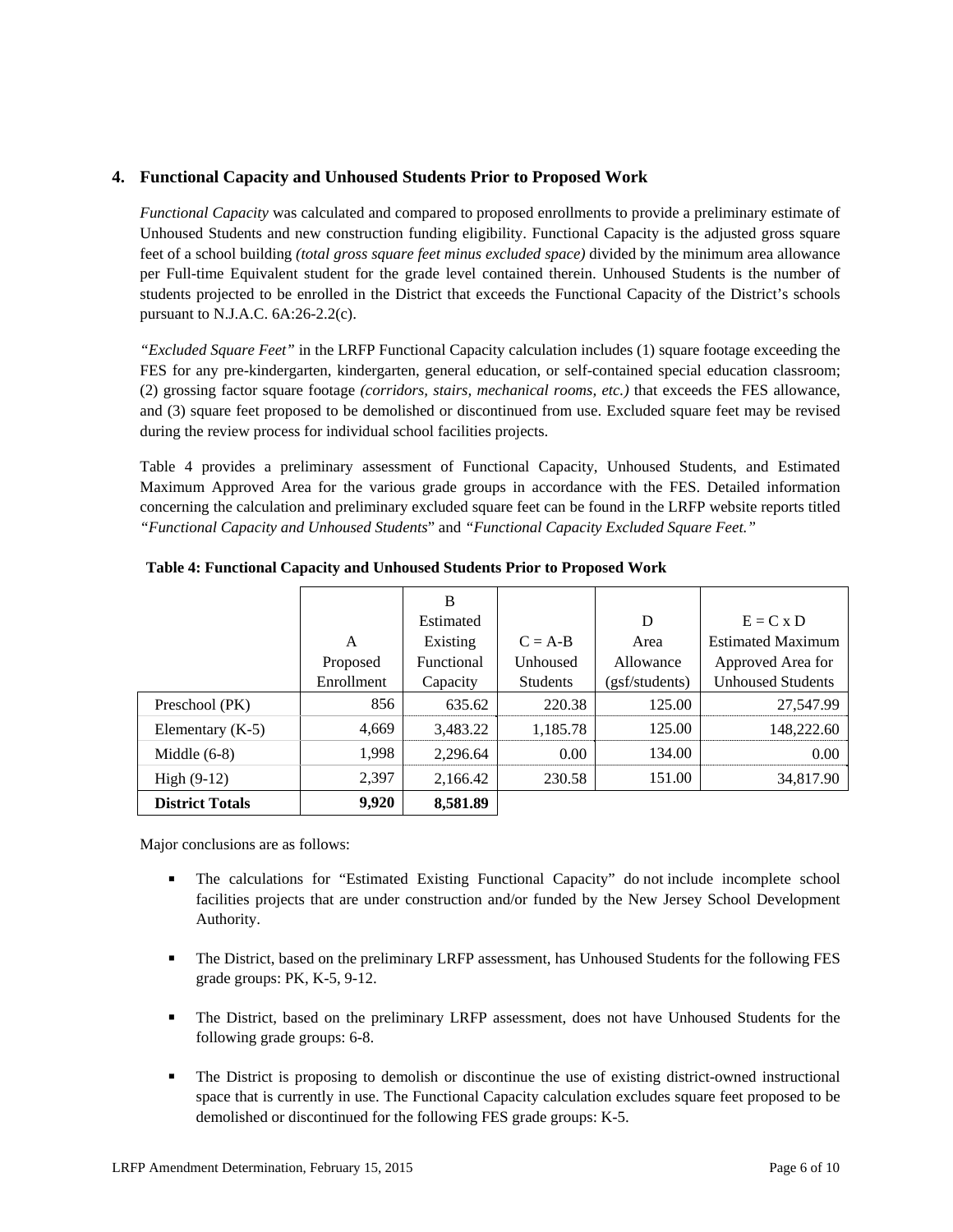**FINDINGS** Functional Capacity and Unhoused Students calculated in the LRFP are preliminary estimates. Justification for square footage in excess of the FES and the determination of additional excluded square feet, Preliminary Eligible Costs (PEC), and Final Eligible Costs (FEC) will be included in the review process for specific school facilities projects. A feasibility study undertaken by the District is required if building demolition or replacement is proposed per N.J.A.C. 6A:26-2.3(b)(10).

## **5. Proposed Work**

The District was instructed to review the condition of its facilities and sites and to propose corrective *"system"* and *"inventory"* actions in its LRFP. *"System"* actions upgrade existing conditions without changing spatial configuration or size. Examples of system actions include new windows, finishes, and mechanical systems. *"Inventory"* actions address space problems by removing, adding, or altering sites, schools, buildings and rooms. Examples of inventory actions include building additions, the reconfiguration of existing walls, or changing room use.

Table 5 summarizes the type of work proposed in the District's LRFP for district-operated instructional buildings proposed to be maintained, acquired, or constructed new. "*Renovation*" includes inventory and system actions. Detailed information can be found in the LRFP system reports titled *"School Asset Inventory Report," "LRFP Inventory Actions Summary Report"* and *"System Action Report."*

| <b>School Name</b>                        | <b>Proposed</b><br><b>Grades</b> | <b>Proposed Scope of Work</b> |
|-------------------------------------------|----------------------------------|-------------------------------|
| Althea Gibson Early Childhood Center      | $PK-K$                           | <b>Systems</b>                |
| Wahlstrom Early Childhood Center          | $PK-K$                           | <b>Systems</b>                |
| Benjamin Banneker Academy                 | $PK-5$                           | Systems                       |
| Cicely Tyson Community Elementary School  | $PK-5$                           | No proposed work              |
| Dionne Warwick Institute                  | $PK-5$                           | Demolition; New building      |
| Ecole T. Loverture School                 | $PK-5$                           | Demolition; New building      |
| Edward T. Bowser Elementary School        | $PK-5$                           | <b>Systems</b>                |
| George Washington Carver Institute        | $PK-5$                           | New building                  |
| Gordon Parks Academy                      | $PK-5$                           | Demolition; New building      |
| J. Garfield Jackson, Sr. Academy          | $PK-5$                           | Demolition; New building      |
| Johnnie Cochran Academy                   | $PK-5$                           | Demolition; New building      |
| <b>Langston Hughes Elementary School</b>  | $PK-5$                           | No proposed work              |
| M.B. Garvin Microsociety School           | $PK-5$                           | Systems                       |
| <b>Whitney Houston Academy</b>            | <b>PK-8</b>                      | Demolition; New building      |
| Hart Complex (Costley, Healy, Truth)      | $6 - 8$                          | Renovation                    |
| Cicely Tyson Community Middle/High School | $6 - 12$                         | No proposed work              |
| <b>STEM Academy</b>                       | $6 - 12$                         | Systems                       |

#### **Table 5: Proposed Schools and Scope of Work**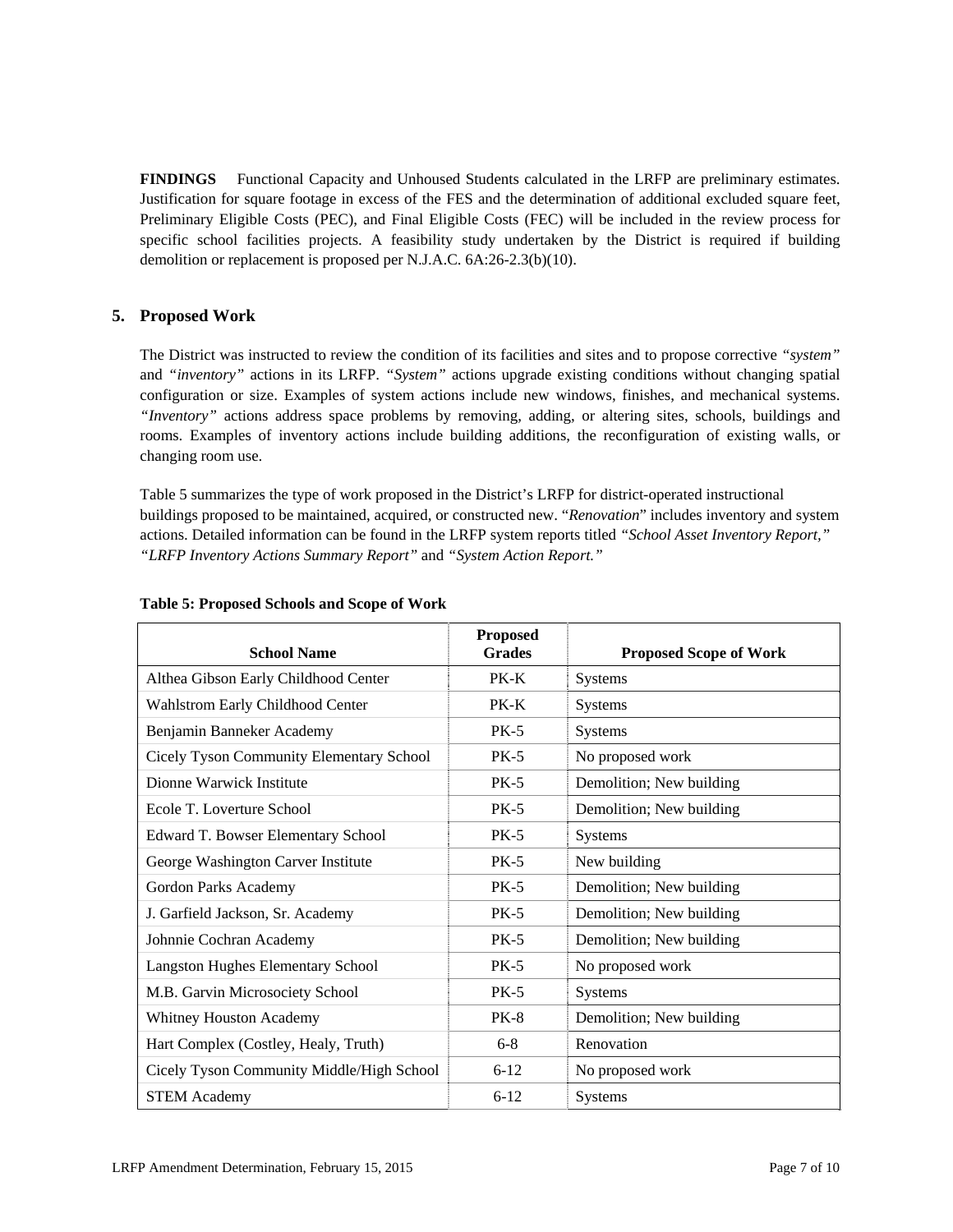| <b>School Name</b>                     | <b>Proposed</b><br><b>Grades</b> | <b>Proposed Scope of Work</b> |
|----------------------------------------|----------------------------------|-------------------------------|
| East Orange Campus High School         | $9 - 12$                         | <b>Systems</b>                |
| Academy High School at Glenwood Avenue | $9-12$                           | Renovation                    |
| B.L. Edmonson Alternative High School  | $9-12$                           | Renovation                    |

Major conclusions are as follows:

- The District has proposed systems work in one or more instructional buildings.
- The District has proposed inventory changes, including new construction, in one or more instructional buildings.
- The District has proposed new construction in lieu of rehabilitation in one or more instructional building.

Please note that costs represented in the LRFP are for capital planning purposes only. Estimated costs are not intended to represent preliminary eligible costs or final eligible costs of approved school facilities projects.

The Act (N.J.S.A. 18A:7G-7b) provides that all school facilities shall be deemed suitable for rehabilitation unless a pre-construction evaluation undertaken by the District demonstrates to the satisfaction of the Commissioner that the structure might pose a risk to the safety of the occupants even after rehabilitation or that rehabilitation is not cost-effective. Pursuant to N.J.A.C. 6A:26-2.3(b)(10), the Commissioner may identify school facilities for which new construction is proposed in lieu of rehabilitation for which it appears from the information presented that new construction is justified, provided, however, that for such school facilities so identified, the District must submit a feasibility study as part of the application for the specific school facilities project. The cost of each proposed building replacement is compared to the cost of additions or rehabilitation required to eliminate health and safety deficiencies and to achieve the District's programmatic model.

Facilities used for non-instructional or non-educational purposes are ineligible for State support under the Act. However, projects for such facilities shall be reviewed by the Department to determine whether they are consistent with the District's LRFP and whether the facility, if it is to house students (full or part time) conforms to educational adequacy requirements. These projects shall conform to all applicable statutes and regulations.

**FINDINGS** The Department has determined that the proposed work is adequate for approval of the District's LRFP amendment. However, Department approval of proposed work in the LRFP does not imply that the District may proceed with a school facilities project. The District must submit individual project applications with cost estimates for Department project approval. Both school facilities project approval and other capital project review require consistency with the District's approved LRFP.

## **6. Functional Capacity and Unhoused Students After Completion of Proposed Work**

The *Functional Capacity* of the District's schools *after* completion of the scope of work proposed in the LRFP was calculated to highlight any remaining Unhoused Students. Table 6 provides a preliminary assessment. Detailed information concerning the calculation can be found in the website report titled *"Functional Capacity and Unhoused Students.*"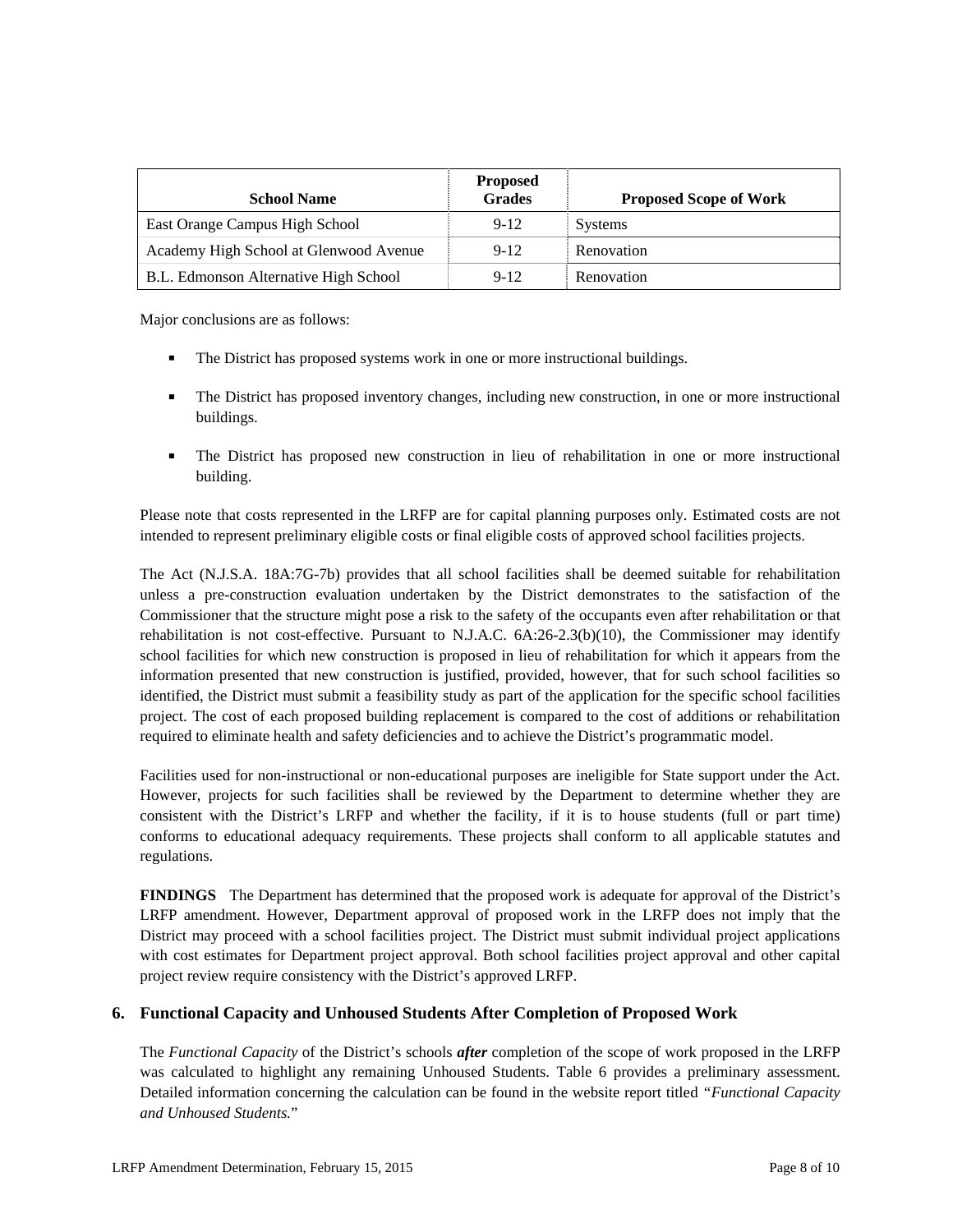**Table 6: Functional Capacity and Unhoused Students After Completion of Proposed Work** 

|                        | Estimated       |           |                |                 | Estimated       |
|------------------------|-----------------|-----------|----------------|-----------------|-----------------|
|                        | Maximum         |           | Proposed       |                 | Maximum Area    |
|                        | Approved Area   | Total     | Functional     | <b>Unhoused</b> | for Unhoused    |
|                        | for Unhoused    | Proposed  | Capacity after | Students after  | <b>Students</b> |
|                        | <b>Students</b> | New GSF   | Construction   | Construction    | Remaining       |
| Pre-Kindergarten       | 27,547.99       | 71.599    | 1,208.23       | 0.00            | 0.00            |
| Elementary $(K-5)$     | 148,222.60      | 388,435   | 6,590.25       | 0.00            | 0.00            |
| Middle $(6-8)$         | 0.00            | 2,562     | 2,317.09       | 0.00            | 0.00            |
| High $(9-12)$          | 34,817.90       | $*76.099$ | 2,828.11       | 0.00            | 0.00            |
| <b>District Totals</b> |                 | 538,695   | 12,943.68      |                 |                 |

 *\*Reassignment of Glenwood Avenue from elementary to high school grades.* 

Major conclusions are as follows:

- New construction and/or the reassignment of existing building(s) are proposed for the following grade groups: PK, K-5, 6-8, 9-12.
- **Proposed new construction exceeds the estimated maximum area allowance for Unhoused Students** prior to the completion of the proposed work for the following grade groups: PK, K-5, 6-8.
- The District, based on the preliminary LRFP assessment, will not have Unhoused Students after completion of the proposed work.

**FINDINGS** The Functional Capacity and Unhoused Students calculated in the LRFP are preliminary estimates. Justification for square footage in excess of the FES and the determination of additional excluded square feet, Preliminary Eligible Costs (PEC), and Final Eligible Costs (FEC) will be included in the review process for specific school facilities projects.

## **7. Proposed Room Inventories and the Facilities Efficiency Standards**

The District's proposed room inventories for instructional buildings, or programmatic models, were evaluated to assess general educational adequacy and compliance with the FES area allowance pursuant to N.J.A.C. 6A:26-2.2 and 2.3.

Major conclusions are as follows:

- **The District is not proposing school building(s) that will provide less square feet per student than the** FES allowance.
- The District is proposing school building(s) that exceed the FES square foot per student allowance.

**FINDINGS** The Department has reviewed the District's proposed room inventories and has determined that each is educationally adequate. If schools are proposed to provide less square feet per student than the FES, the District has provided a written justification indicating that the educational adequacy of the facility will not be adversely affected and has been granted an FES waiver by the Department. This determination does not include an assessment of eligible square feet for State support. State support eligibility will be determined at the time an